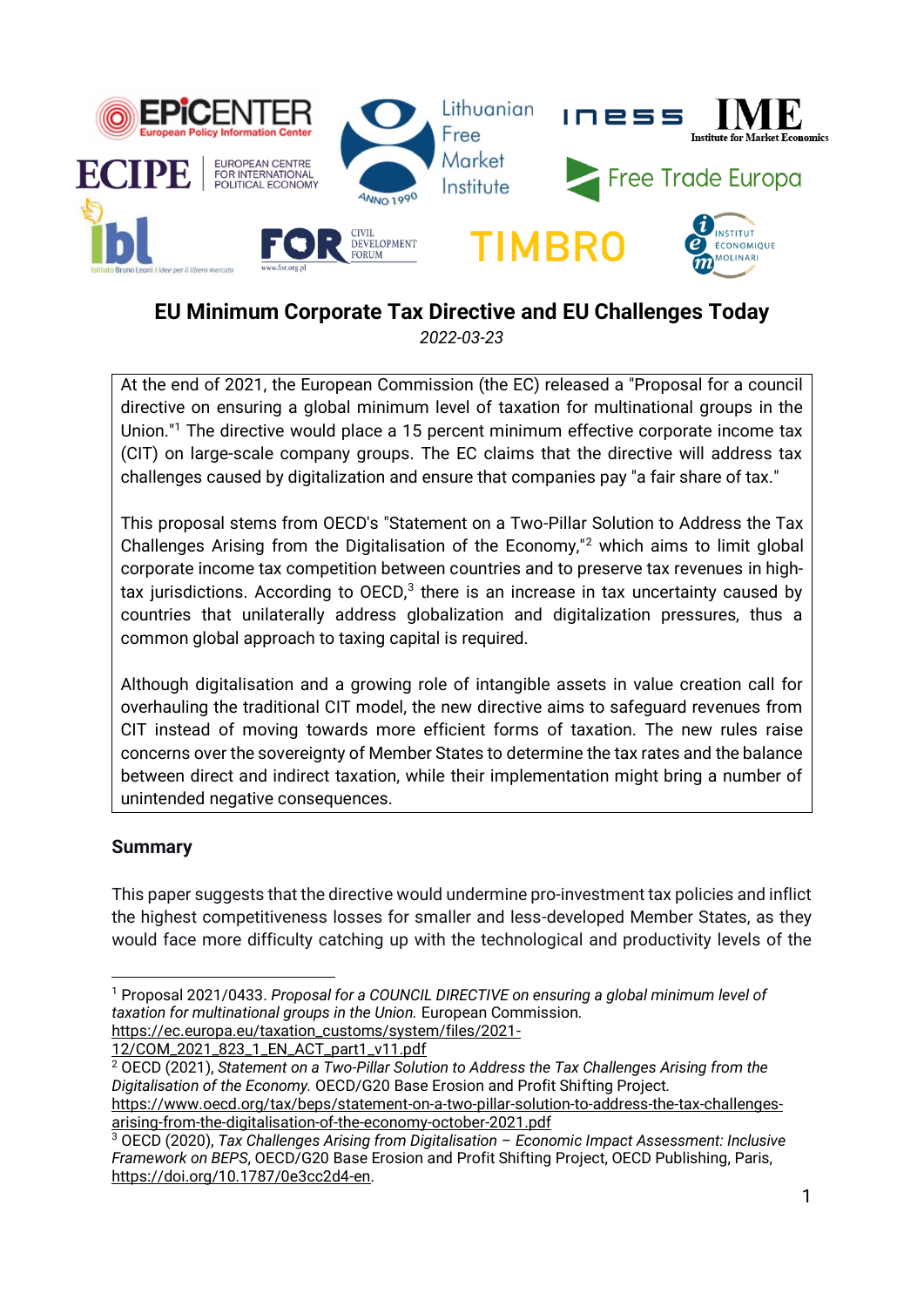old Member States. In the long run the directive might also result in undermining the free movement of capital.

The new rules involve a dramatic increase in administrative procedures and bureaucracy for tax administrations and businesses, with a particularly disproportionate burden on smaller countries with fewer resources to ensure compliance. The directive is also likely to create legal uncertainties for Member States with preferential CIT regimes applicable to certain types of investment.

The paper argues that EU Member States should be allowed the flexibility to pursue progrowth CIT models or tax incentives necessary to maintain a sound level of private investment, as well as to adopt a deferred CIT regime without additional discriminatory restrictions.

It is concerning that the directive lacks a comprehensive impact assessment. Without it, the directive's implementation is likely to put national lawmakers, tax administrators, and businesses at risk and create uncertainties that would aggravate the afflictions evolving from the current geopolitical crisis. Moreover, a proper impact assessment is needed to assess the likely effects of the EC's proposed wider scope of the regulation, compared to that agreed by OECD, and potential consequences for the EU if other major economies decide to forego the new OECD rules.

The paper calls for continued inquiry and discussions about the future of business taxation with the goal of promoting efficiency and growth.

# **The context and the European response**

The global economy is becoming more and more digitized – an increased number of people now work remotely, sometimes even in companies based in other countries. Also, more and more purchases of goods and services are made on the internet, meaning that a physical presence in a country is not necessary to do business there. According to the European Union, "there is now consensus that the fundamental concepts of tax residence and source, on which the international tax system has been based for the last century, are outdated,"<sup>4</sup> suggesting that there is a disparity between where the profit should be taxed according to lawmakers and where it is actually taxed. According to the EC, it also "led to new opportunities to manipulate the existing principles through tax planning schemes."<sup>5</sup>

The growing importance of intangible assets in value creation highlights further flaws in the new international CIT rules. Patents, copyrights, and software are hard to value. Their amortization rules hardly have anything in common with physical assets. The latter, when used in production, wear and depreciate. However, software, for example, does not  $-$  it only becomes irrelevant when users start finding it invaluable. Additionally, intangible assets are mobile and more convenient to reallocate than tangible assets. Because of this, it is widely claimed that digital companies pay less tax, although this claim is challenged by research

<sup>4</sup> COM (2021) 251. *Business Taxation for the 21st Century.* European Commission. <https://eur-lex.europa.eu/legal-content/EN/TXT/PDF/?uri=CELEX:52021DC0251&rid=9> 5 Ibid.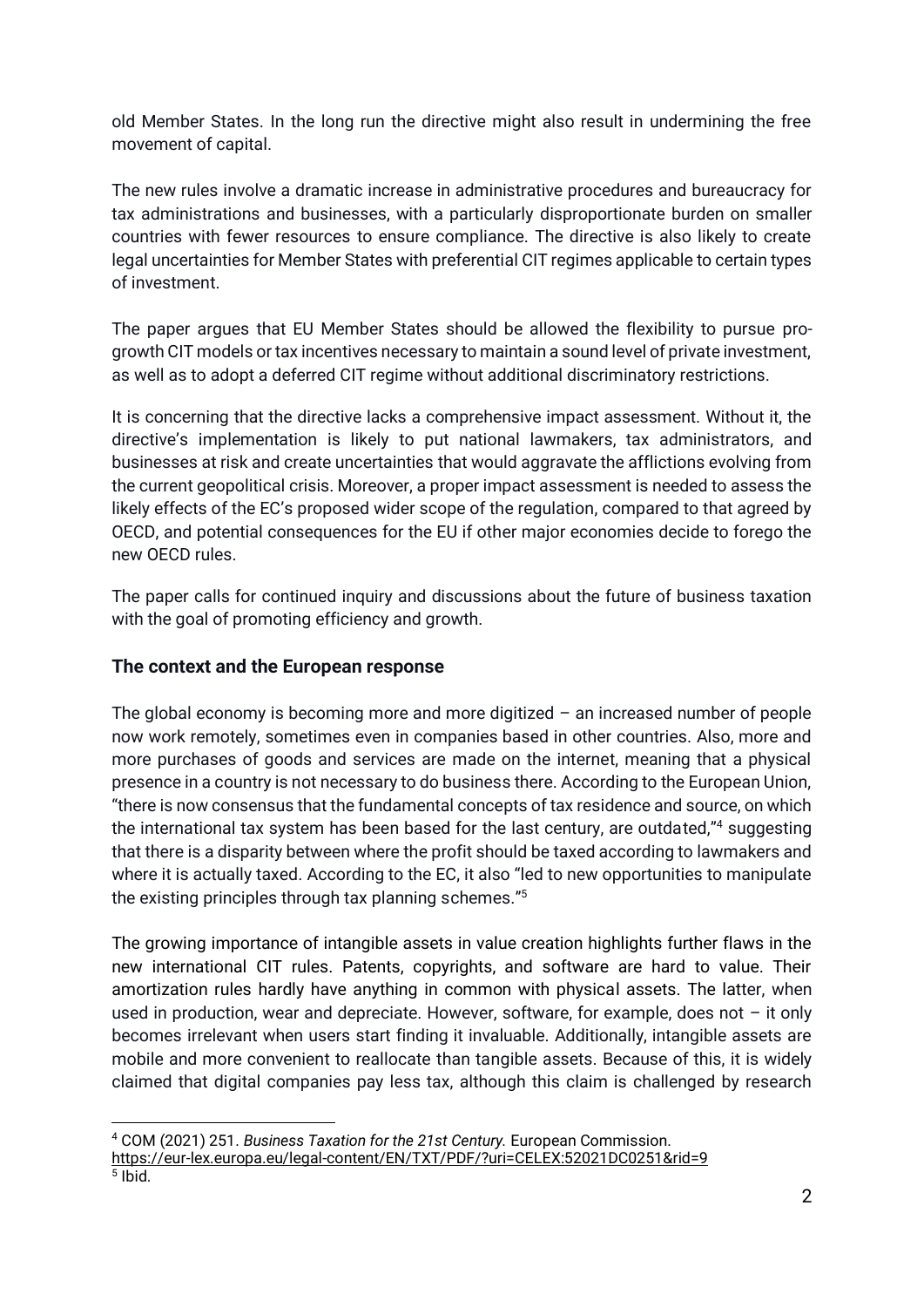evidence.<sup>6</sup> According to the EC, limiting CIT competition via minimum tax directive will put an end to such tax avoidance by digital companies and ensure a level playing field.

Efforts to limit corporate tax competition by the EU date back to the 1975 EC directive draft, which proposed a minimum statutory tax rate of 45 percent. A 1992 "report of the committee of independent experts on company taxation" recommended putting a minimum CIT rate at 30 percent.<sup>7</sup> Both proposals failed, as tax matters in the EU require unanimity, and not all governments perceived limits to tax competition as serving their best interest.

According to the European Commission's communication "Business taxation for the 21st century",<sup>8</sup> changes in the use of tangible assets in value creation and fears of profit shifting led governments to adopt plenty of new regulations during the last decade, aiming to preserve CIT revenues and leading to an ever-increasing complexity of the rules. Now, the EC proposes even more complex rules to safeguard the current CIT system.

# **New tax rules bring alarming complexity**

The Income Inclusion rule and the Undertaxed Payments (or Profits) rule are the two rules underpinning the minimum corporate income tax proposal as stipulated in the directive.

The first rule is the Income Inclusion rule (IIR). It imposes a top-up tax on a parent entity regarding the income of constituent entities, taxed less than 15 percent based on a jurisdictional basis. It means that the group will have to report the effective tax rate paid in each jurisdiction it operates in.

The second rule is the Undertaxed Payments rule (UTPR), otherwise known as the Undertaxed Profits Rule. It is triggered when there is no possibility to use IIR, for example, in cases when the country of the ultimate parent entity outside the EU does not impose IIR. UTPR allocates a proportion of the top-up tax owed by an undertaxed entity to other jurisdictions in which the group operates. The allocation of additional tax will be based on the carrying value (value reported in financial statements) of tangible assets and the number of employees.

Member States would be allowed to enact a domestic top-up tax. In case the top-up tax liability is triggered and IIR or UTPR is applied, the profit earned in one country could be taxed by a country, in which the headquarters of the firm are located. To avoid this, domestic top-up tax can be used to collect this tax revenue.

<https://op.europa.eu/en/publication-detail/-/publication/0044caf0-58ff-4be6-bc06-be2af6610870> <sup>8</sup> COM (2021) 251. *Business Taxation for the 21st Century.* European Commission.

<https://eur-lex.europa.eu/legal-content/EN/TXT/PDF/?uri=CELEX:52021DC0251&rid=9>

<sup>6</sup> Bauer, M. (2018), *Digital Companies and Their Fair Share of Taxes: Myths and Misconceptions.* ECIPE occasional paper. [https://ecipe.org/wp-](https://ecipe.org/wp-content/uploads/2018/02/ECI_18_OccasionalPaper_Taxing_3_2018_LY08.pdf)

[content/uploads/2018/02/ECI\\_18\\_OccasionalPaper\\_Taxing\\_3\\_2018\\_LY08.pdf](https://ecipe.org/wp-content/uploads/2018/02/ECI_18_OccasionalPaper_Taxing_3_2018_LY08.pdf) <sup>7</sup> European Commission, DG XV – Internal Market and Financial Services, (1995). *Report of the Committee of independent experts on company taxation*, Publications Office.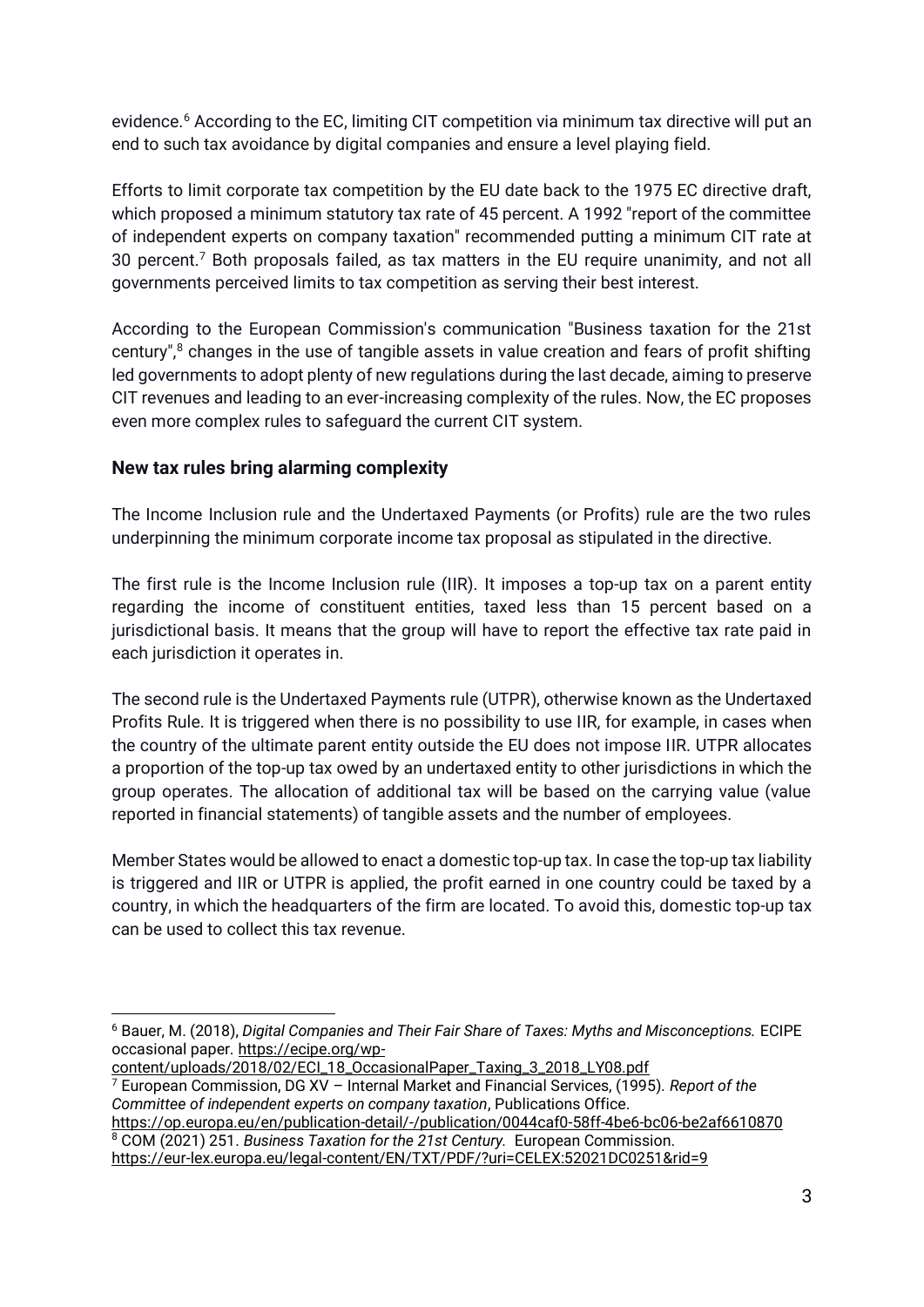Notably, Member States would be allowed to introduce a "domestic top-up tax" to avoid other jurisdictions taxing the profits earned in those MSs.

These rules would add even more complexity to the current business tax system and will not bring a sustainable solution, as CIT, with all its computation and regulation complexity, is the least appropriate way to harmonize tax base and to raise public revenue. A sounder and more reliable approach would be a fundamental reform in business taxation that would move the tax base away from financial profits to consumption and pollution, i.e. the alternatives that are less damaging to economic growth. Such a shift would also facilitate the pursuit of the EU's environmental goals and policies.

# **Corporate income tax and its effects**

In a paper "Taxation and Economic Growth"<sup>9</sup> OECD concludes that the corporate income tax is the most damaging tax to economic growth. Another study<sup>10</sup> from OECD, published in 2020, finds that a five percent increase in the effective marginal tax rate is associated with a 0.6 percent decrease in aggregate firm-level investment.

In addition, the corporate tax distorts financing decisions, favouring debt financing over equity, as interest payments are deductible costs that lower the taxes paid. Empirical research suggests that a one percent increase in CIT increases non-financial firms' debt ratio by 0.27 percent: firms have an incentive to borrow, as this leads to a lower CIT paid.<sup>11</sup> A higher debt ratio makes companies more vulnerable in case of economic shocks: the higher the debt, the higher the likelihood of companies not fulfilling their obligations to lenders.

CIT is based on the "ability to pay" rationale. Supposedly, a profitable legal body can pay taxes just like any individual. The problem with this argument is that corporations are legal entities, not real people, and ultimately only people carry the burden of taxes. Thus, CIT is a nontransparent way of taxing individuals – shareholders, workers, and consumers alike. Research suggests that half of the increase in CIT is passed on to workers in a form of lower wages.<sup>12</sup> Lower net profit reduces a firm's ability to invest. Less investment means lower worker productivity.

Maximizing investment returns is an economic rationale for companies, which, under a free movement of capital, means that there is an objective incentive to move business operations to lower tax jurisdictions. For example, empirical estimations in the USA indicate that "an increase of 1 percentage point in the corporate income tax rate of the headquarters state, on

<sup>10</sup> Millot, V., et al. (2020), "Corporate taxation and investment of multinational firms: Evidence from firm-level data", OECD Taxation Working Papers, No. 51, OECD Publishing, Paris [https://www.oecd-ilibrary.org/economics/taxation-and-economic-growth\\_241216205486](https://www.oecd-ilibrary.org/economics/taxation-and-economic-growth_241216205486)

<sup>11</sup> Field, Lars P., Jost H. Heckemeyer, and Michael Overesch (2013) "*Capital Structure Choice and Company Taxation: A Meta-Stud*y." Journal of Banking and Finance 37(8): 2850–66.

<sup>9</sup> Johansson, Å., et al. (2008), "*Taxation and Economic Growth*", OECD Economics Department Working Papers, No. 620, OECD Publishing, Paris. <https://doi.org/10.1787/241216205486>

<sup>&</sup>lt;sup>12</sup> Arulampalam, W. & Devereux, M. & Maffini, G., (2010), The Direct Incidence of Corporate Income Tax on Wages*.*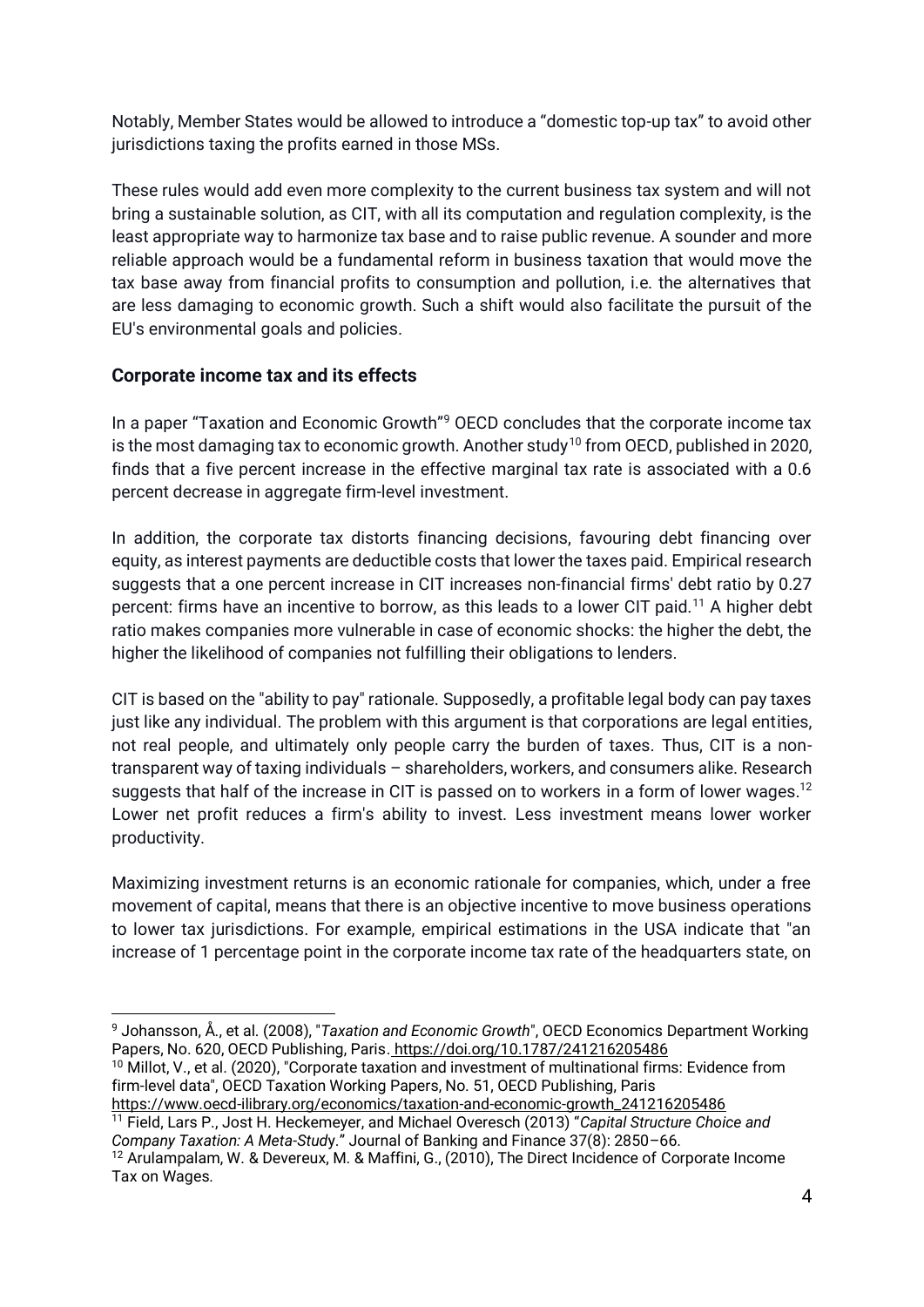average, increases the likelihood of firms relocating their headquarters by 16.8 percent."<sup>13</sup> Conversely, an equivalent decrease in the tax rate of the headquarters state decreases the likelihood of firm relocations by 9.1 percent.<sup>14</sup>

Over the past decades national governments aiming to maintain the levels of economic investment have had to gradually reduce their CIT rates to stand their ground against low-tax jurisdictions. The average global corporate tax rate dropped from 40 percent in 1980 to 24 percent in 2021.<sup>15</sup> The European Union had an even lower average CIT rate in 2021, standing at 20.7 percent.<sup>16</sup> Despite the decrease in rates, tax revenues did not decline.<sup>17</sup> In general, broader CIT bases and moving away from special investment incentives or extra deductions have compensated the lower rates.

Free movement of capital alongside the growing global competition has driven a reduction in the CIT rates and the broadening of the tax base. It has also resulted in improvements in the investment climate and consequently increased public welfare. Despite that, efforts to curb tax competition persist. CIT seems to be an attractive political target, as it allows raising tax revenue from a limited number of taxpayers and is, therefore, more popular in the public eye compared to other taxes.

# **EU minimum tax directive and its unintended consequences**

The European Commission directive proposal aims to "ensure that all corporations pay their fair share of tax on profits generated by their activities in the EU". Yet, measures designed to achieve this objective may cause multiple side effects:

# ● **The proposed directive would take away the sovereignty of Member States to determine tax rates and balances between direct and indirect taxation.**

In one of its publications on tax competition OECD claims that there is no reason for two countries to have the same taxation system as tax levels and structure are political decisions for national governments.<sup>18</sup> The EU directive proposal will end the sovereignty of countries to offer better CIT conditions for all companies.

<sup>18</sup> OECD (1998), Harmful Tax Competition: An Emerging Global Issue, OECD Publishing, Paris, [https://read.oecd-ilibrary.org/taxation/harmful-tax-competition\\_9789264162945-en#page1](https://read.oecd-ilibrary.org/taxation/harmful-tax-competition_9789264162945-en#page1)

<sup>13</sup> Chow, T. & Huang, S., Klassen, K. & Ng, J. (2021), *The Influence of Corporate Income Taxes on Investment Location Evidence from Corporate Headquarters Relocations,* Cato Institute.  $14$  Ibid.

<sup>15</sup> Bray, S. (2021, December 9). *Corporate tax rates around the world*. Tax Foundation. Retrieved March 14, 2022, fro[m https://taxfoundation.org/publications/corporate-tax-rates-around-the-world/#\\_ftnref1](https://taxfoundation.org/publications/corporate-tax-rates-around-the-world/#_ftnref1) <sup>16</sup> *European Union corporate tax Rate2021 Data - 2022 forecast - 1996-2020 historical*. European Union Corporate Tax Rate - 2021 Data - 2022 Forecast - 1996-2020 Historical. (n.d.). Retrieved March 14, 2022, fro[m https://tradingeconomics.com/european-union/corporate-tax-rate](https://tradingeconomics.com/european-union/corporate-tax-rate)

<sup>17</sup> Cozmei, C (2015), *Is It any EU Corporate Income Tax Rate-Revenue Paradox?,* <https://www.sciencedirect.com/science/article/pii/S221256711500372X>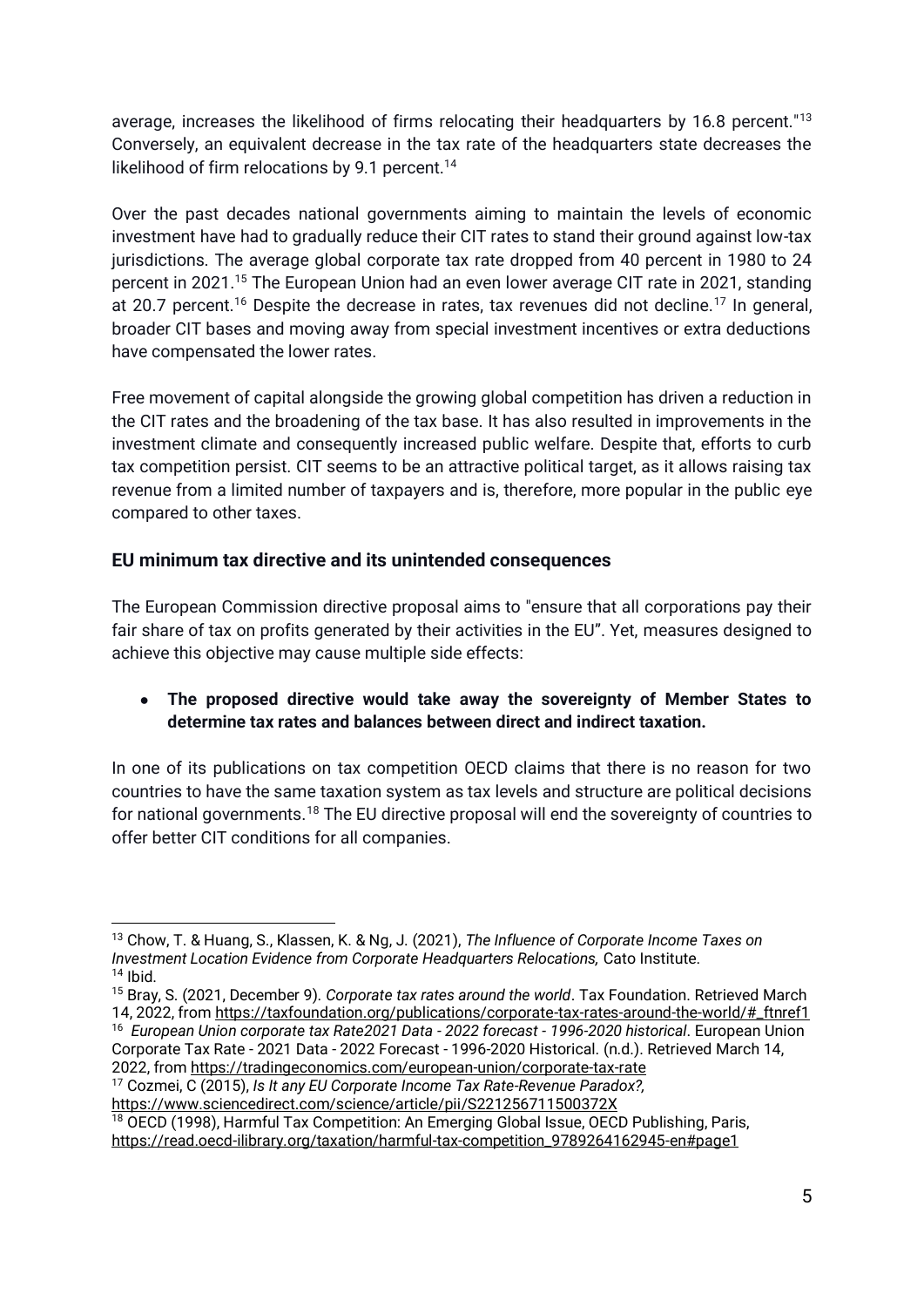If tax competition is restricted, it will relieve pressure placed on national budgets and result in less efficient budget spending.

# ● **The new rules will undermine openness to change and pro-investment tax policies.**

Countries with a modern deferred CIT regime (such as Latvia and Estonia) impose CIT only on profit at distribution, meaning that companies do not have to calculate fiscal profit. More importantly, if they choose to save and invest, they pay no CIT. Under the proposed directive, companies in scope will have to calculate their fiscal profits and pay additional tax on them, so the whole fiscal administration and accounting rules will have to be altered. Private investment of the companies in scope may be reduced.

Furthermore, if a country moves from the traditional to the deferred business taxation model, it will face more extensive restrictions: a minimum effective tax rate would have to be paid every year, not every four years like in countries which adopted the model earlier. For example, in Estonia, which adopted the deferred CIT model years ago, companies in scope will have to pay the additional minimum tax every four years. Yet, if another Member State adopts a deferred CIT model in the future, companies in scope will have to pay the minimum tax every year. It means that Member States using the same CIT model would play by different rules in the single market.

This would also eliminate the benefits of the deferred profit tax model for companies falling under the new rules and would hamper investment in less-developed countries which are striving to catch up with technological advancement and productivity growth. Additionally, this would mean that countries would have to play by different rules, as some would face more restrictions in case they adopted a deferred profit tax model, compared to the countries that already have it. It is essential that member states are allowed the flexibility to adopt deferred profit taxes without being treated unfairly by the rules relative to the status that Estonia and Latvia will enjoy.

# ● **Smaller countries will incur the highest competitiveness losses on top of sustaining the highest administrative burden.**

Smaller countries cannot attract investors by offering a large market or large governmental subsidies, so the directive will diminish their ability to compete by applying business-friendly CIT rules and a lower CIT rate.

# ● **The implementation of the minimum tax directive involves a dramatic and hardly manageable expansion of administrative rules, procedures, and bureaucracy.**

The complexity of the rules will challenge lawmakers and tax administrations. Implementing the rules and monitoring compliance in a transparent, accurate, and coherent manner will be an exacting task. This will inflict a particularly onerous burden on small countries with fewer resources and smaller tax administrations. Despite the fact that small countries have fewer firms that will be affected by the new rules and much lower prospects of revenues, they will have to create an extensive legal and administrative infrastructure for companies to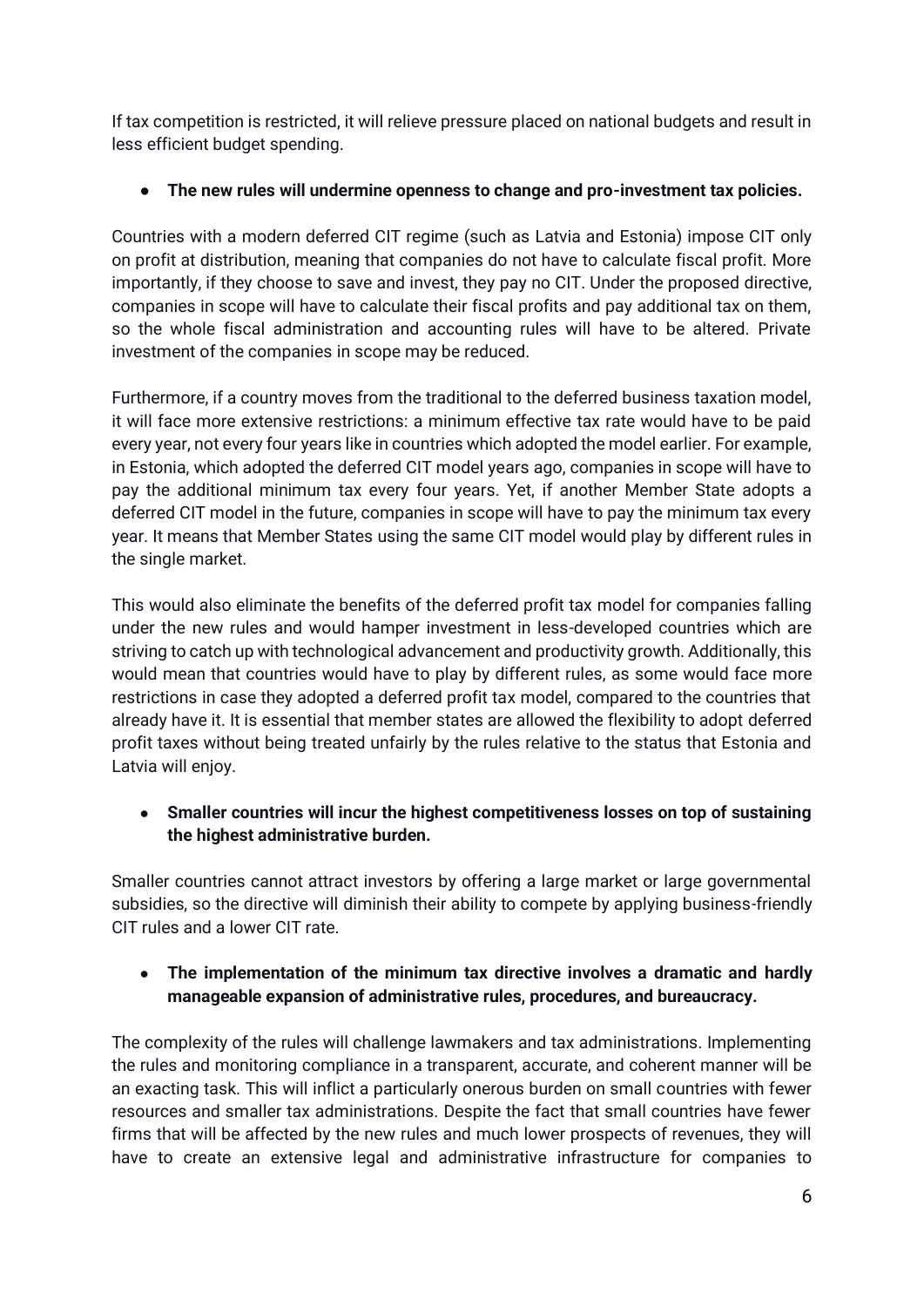comply. The Directive will require more discussion and implementation time to ensure that the challenges related to its adoption and enforcement are properly mitigated.

To comply with the directive, companies will have to calculate their effective tax rates paid in every jurisdiction where they conduct operations. This will require parallel accounting according to the new rules, because eligible costs, revenues, and taxes will differ from national provisions. This parallel accounting means additional time and resources that will reduce the overall productivity of companies and the economy at large.

● **The Directive might create legal uncertainties for countries with preferential CIT regimes applicable to investments of certain types or in specific locations**.

Some countries apply no corporate income tax for investment projects that meet predefined criteria. Such projects depend on a signed contract between an investor and a national government and have a defined timeframe, extending far beyond the planned timeline of the Directive's implementation. A question remains how the legitimate interests of companies that have made investments and commitments in certain jurisdictions because of a zero-tax rate or other incentives will be protected if those companies fall under the scope of the minimum tax rules.

# **The directive is predicated on questionable ethical and legal foundations**

● **The term "fair share of tax" is not defined in the articles of the directive.** 

The directive aims to ensure that multinational corporations pay their "fair share of tax." The problem is that the Directive does not provide a definition of "fair share of tax." It can be deduced from the overall rhetoric that a business that shifts part of its operations to a jurisdiction that offers a lower CIT rate in pursuit of a higher return on investment is considered to conduct an "unfair" activity. If the notion of "fair share" is grounded in an approach like this, it may in the long run appear to be at odds with the principle of free movement of capital.

Similarly, if a country has a taxation system that applies a low effective tax rate on business savings, it is held responsible for eroding the tax bases of other countries. Notably, a recent study commissioned by the European Parliament states that "the Member States have a wide leeway to shape their corporate tax rates structure in a way that is exclusively aimed at maximising their own welfare, even if it is to the detriment of other Member States,"<sup>19</sup> suggesting that cooperation, not competition, would maximise the total welfare of member states. It remains unclear why low CIT jurisdictions are held responsible for potentially lower tax revenues in high tax jurisdictions.

<sup>19</sup> Velde, E. & Cannas, F. (2021) *Harmful tax practices within the EU: definition, identification and recommendations,* European Parliament.

[https://www.europarl.europa.eu/RegData/etudes/STUD/2021/662905/IPOL\\_STU\(2021\)662905\\_EN.p](https://www.europarl.europa.eu/RegData/etudes/STUD/2021/662905/IPOL_STU(2021)662905_EN.pdf) [df](https://www.europarl.europa.eu/RegData/etudes/STUD/2021/662905/IPOL_STU(2021)662905_EN.pdf)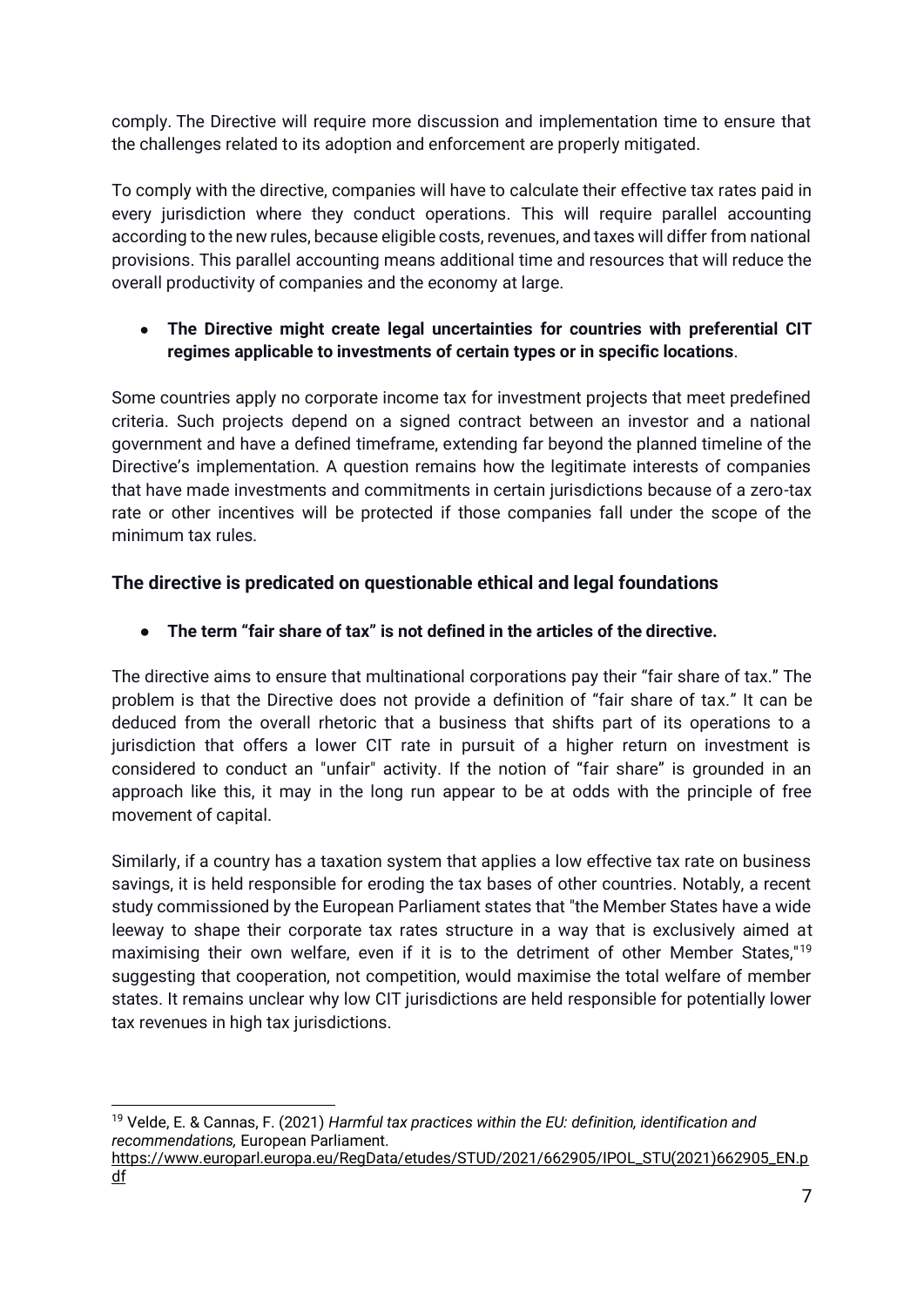The same argument can be made against countries that impose unfairly high rates on business income: by doing so, they aggravate the investment environment and force businesses to move to countries that apply a lower effective rate of the same tax. This illustrates that putting the blame on low-tax jurisdictions and profit-maximising businesses for an alleged loss of welfare of high-tax countries is disputable and unacceptable as a policy rationale.

#### ● **The directive lacks a proper impact assessment**.

It is troubling that the directive is not supported with any comprehensive impact assessment. Notably, the EC argues that no separate impact assessment is needed because OECD has carried out an impact assessment of the global minimum corporate income tax. However, there are significant differences between the policy stipulated in the OECD impact assessment<sup>20</sup> and the EC's proposal.

Firstly, the OECD impact assessment stipulates a 12.5 percent minimum tax rate, while the directive proposes 15 percent. Secondly, specific tax allowances called substance carve-outs differ in the OECD impact assessment and the EU directive. Specifically, OECD suggests a special allowance for depreciation expenses, while the EU directive allows a carve-out for a particular percentage value of tangible assets.

Furthermore, the EC has not provided any impact assessment for a scenario whereby EU Member States enact the minimum tax while other countries that signed the OECD agreement do not. This scenario would clearly put European businesses at a competitive disadvantage, but the costs are in no way evaluated.

Additionally, the scope of the EU directive extends far beyond what was agreed upon in the OECD given that the directive also includes purely domestic groups. This is very likely to impact aggregate economic activity, but no estimates have been provided to reflect this important change.

It is essential that a comprehensive impact assessment of the directive is carried out, as stipulated by the EU law-making principles and best legislative practices.<sup>21</sup> Notably, impact assessment forms a key part of the EC's better regulation agenda. Importantly, the directive's impact assessment should include a close analysis of the likely effects of the directive on the revenues of Member States and the effective tax rates on businesses in the EU.

<sup>20</sup> *OECD* (2020), *Tax Challenges Arising from Digitalisation – Economic Impact Assessment: Inclusive Framework on BEPS, OECD/G20 Base Erosion and Profit Shifting Project*, OECD Publishing, Paris, [https://doi.org/10.1787/0e3cc2d4-en.](https://doi.org/10.1787/0e3cc2d4-en)

<sup>21</sup> *Interinstitutional Agreement Between the European Parliament, The Council of the European Union and the European Commission on Better Law-Making*, 13 April 2016. [https://eur-lex.europa.eu/legal](https://eur-lex.europa.eu/legal-content/EN/TXT/?uri=uriserv:OJ.L_.2016.123.01.0001.01.ENG&toc=OJ:L:2016:123:TOC)[content/EN/TXT/?uri=uriserv:OJ.L\\_.2016.123.01.0001.01.ENG&toc=OJ:L:2016:123:TOC](https://eur-lex.europa.eu/legal-content/EN/TXT/?uri=uriserv:OJ.L_.2016.123.01.0001.01.ENG&toc=OJ:L:2016:123:TOC)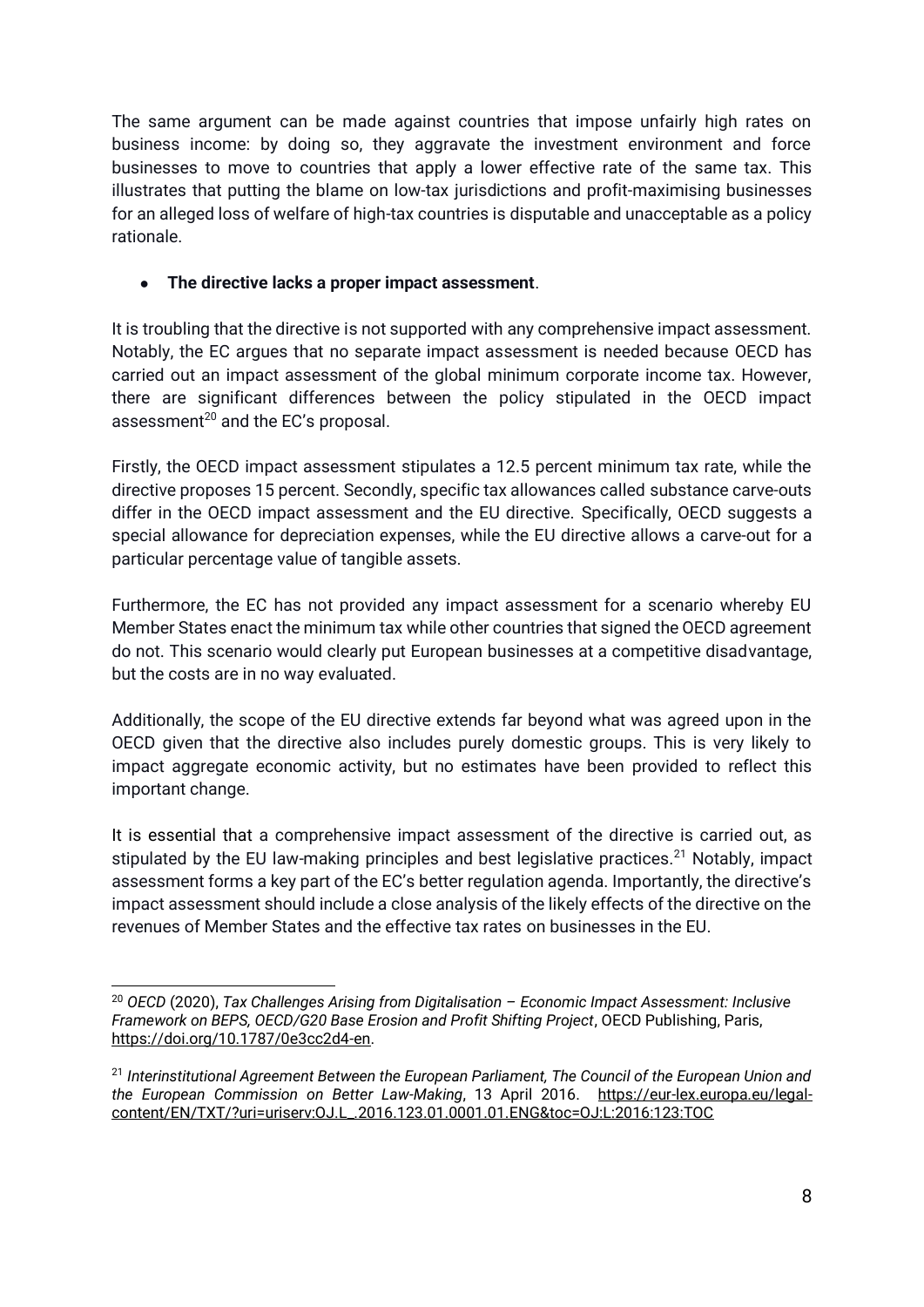#### **Conclusions and Recommendations**

The EC's proposed minimum tax directive aims to limit corporate income tax competition via international cooperation between governments. The directive would impose a 15 percent minimum effective tax rate requirement via a set of new international rules. Its purpose is to safeguard the revenues from CIT, instead of moving towards more efficient forms of taxation, and to alleviate the pressure on national governments to reduce CIT rates.

The classical CIT hampers economic growth by disincentivizing and reducing investment and, consequently, labour productivity, which means lower wages to workers. Additionally, digitalisation and the growing role of intangible assets in value creation make it more difficult to determine where the value is generated and where the taxes should be paid. Nevertheless, the political will to sustain the traditional form of business taxation persists, even though it may cause a number of negative consequences:

- The proposed directive would take away the sovereignty of Member States to determine tax rates and balances between direct and indirect taxation.
- Smaller countries will incur the highest competitiveness losses. The directive will hurt smaller and less-developed countries by undermining their ability to compete for investment through a business-friendly tax system. Lower corporate tax rates and tax incentives are essential for such countries to compensate for a small market and lessdeveloped infrastructure, but the minimum tax regulation will prevent these alternatives.
- The implementation of the minimum tax directive involves a dramatic and hardly manageable expansion of administrative rules, procedures, and bureaucracy. Additional administration, accounting rules, and reporting requirements would place an onerous bureaucratic burden on businesses and tax administrations, especially in smaller countries that have fewer resources and fewer firms falling in the scope of regulation but will nevertheless have to build an infrastructure to ensure compliance.
- The implementation of the directive would in the long run undermine the fundamental principle of free movement of capital.
- The Directive is likely to create legal uncertainties for countries with preferential CIT regimes applicable to certain types of investment or investments in specific locations.
- It remains unclear why low CIT jurisdictions are held responsible for potentially lower tax revenues in high tax jurisdictions.
- The directive proposal lacks an assessment of its likely impact on the revenues of Member States and the effective tax rates on businesses in the EU. It is equally concerning that there is no impact assessment of a scenario whereby EU Member